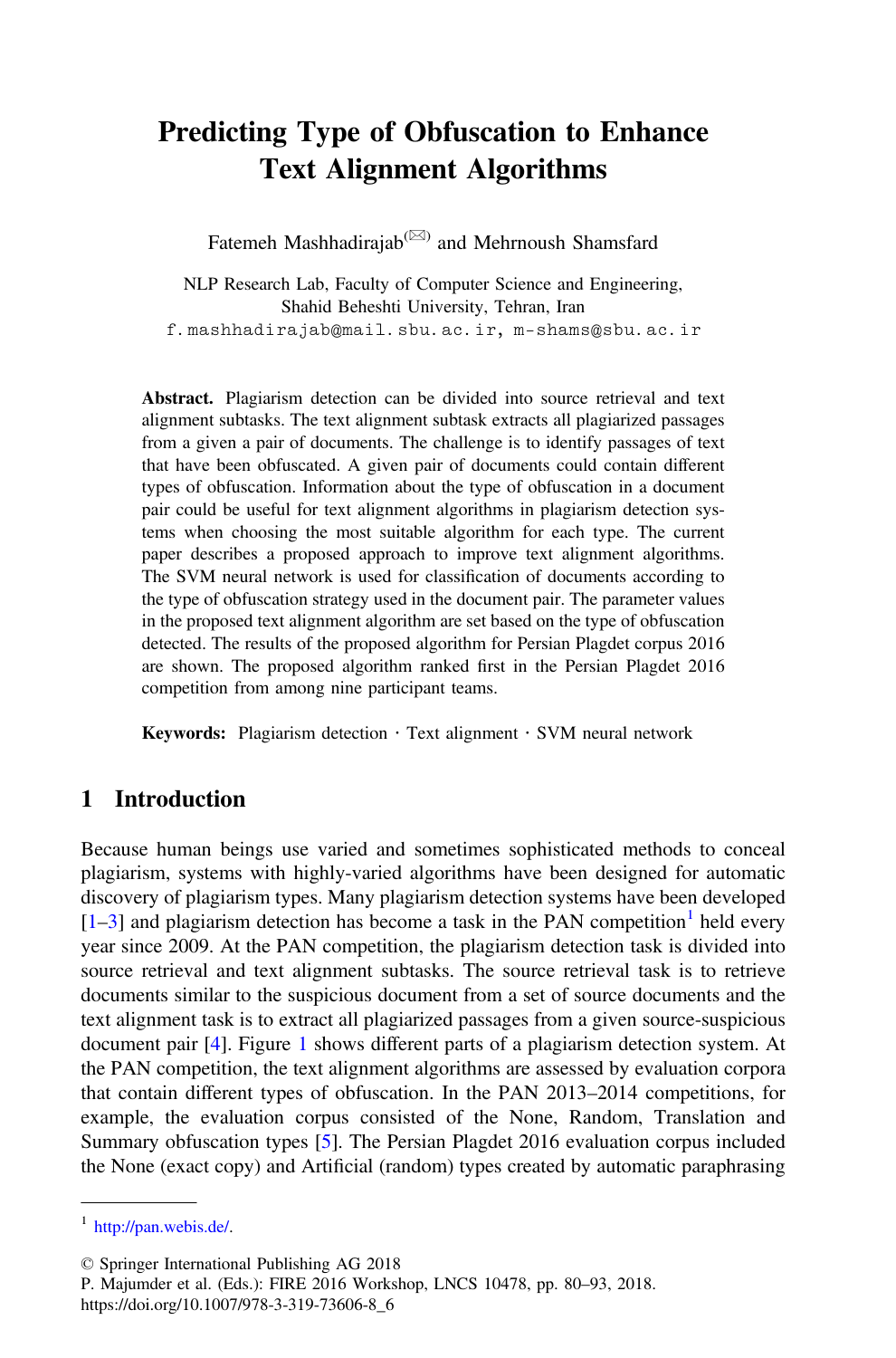<span id="page-1-0"></span>technology for word addition, deletion and shuffling, semantic word variation and Simulated obfuscation created by crowdsourcing [[6\]](#page-12-0). PAN corpus 2010 contained None, Artificial and Simulated obfuscation [[7\]](#page-12-0). Different methods could be used to detect the type of obfuscation to in plagiarized passages and or different sets of values could be defined for each parameter set to improve performance of the text alignment algorithm. In PAN text alignment corpora, it is assumed that just one type of obfuscation is employed in each document pair [\[7](#page-12-0)]; thus, most participants try to predict the type of obfuscation strategy used in a document pair and detect similarities based on the predicted type [\[8](#page-12-0)–[10](#page-12-0)].

The current paper describes the proposed algorithm, which was submitted to the Persian Plagdet 2016 competition<sup>2</sup>. Persian Plagdet 2016 is a subtask of the PAN Fire  $2016$  competition<sup>3</sup> that is held for the Persian language and the text alignment algorithms were evaluated on a Persian corpus [[6\]](#page-12-0). The proposed approach includes four stages: preprocessing, seeding, extension and filtering. After preprocessing, a neural network is used to detect the type of obfuscation in each document pair. The parameters in the text alignment algorithm are set based on the detected type of obfuscation. In the seeding stage, similar sentence pairs are extracted from the given document pair. In extension, the seeds are extended to detect the longest similar passages from the suspicious and source documents. Small or overlapping passages are removed in the filtering stage. The rest of the paper is organized as follows. Section [2](#page-2-0) reviews published work related to the text alignment task. Section [3](#page-4-0) explains the proposed algorithm with a focus on the obfuscation type detection module. Section [4](#page-8-0) describes the evaluation framework, training and test datasets and the performance measures used for evaluation. The experimental results are discussed in Sect. [4](#page-8-0) and the conclusion and future work are reported in Sect. [5.](#page-11-0)



Fig. 1. Plagiarism detection systems.

<sup>2</sup> <http://ictrc.ac.ir/plagdet/>.

<sup>3</sup> http://fire.irsi.res.in/fi[re/2016/home](http://fire.irsi.res.in/fire/2016/home).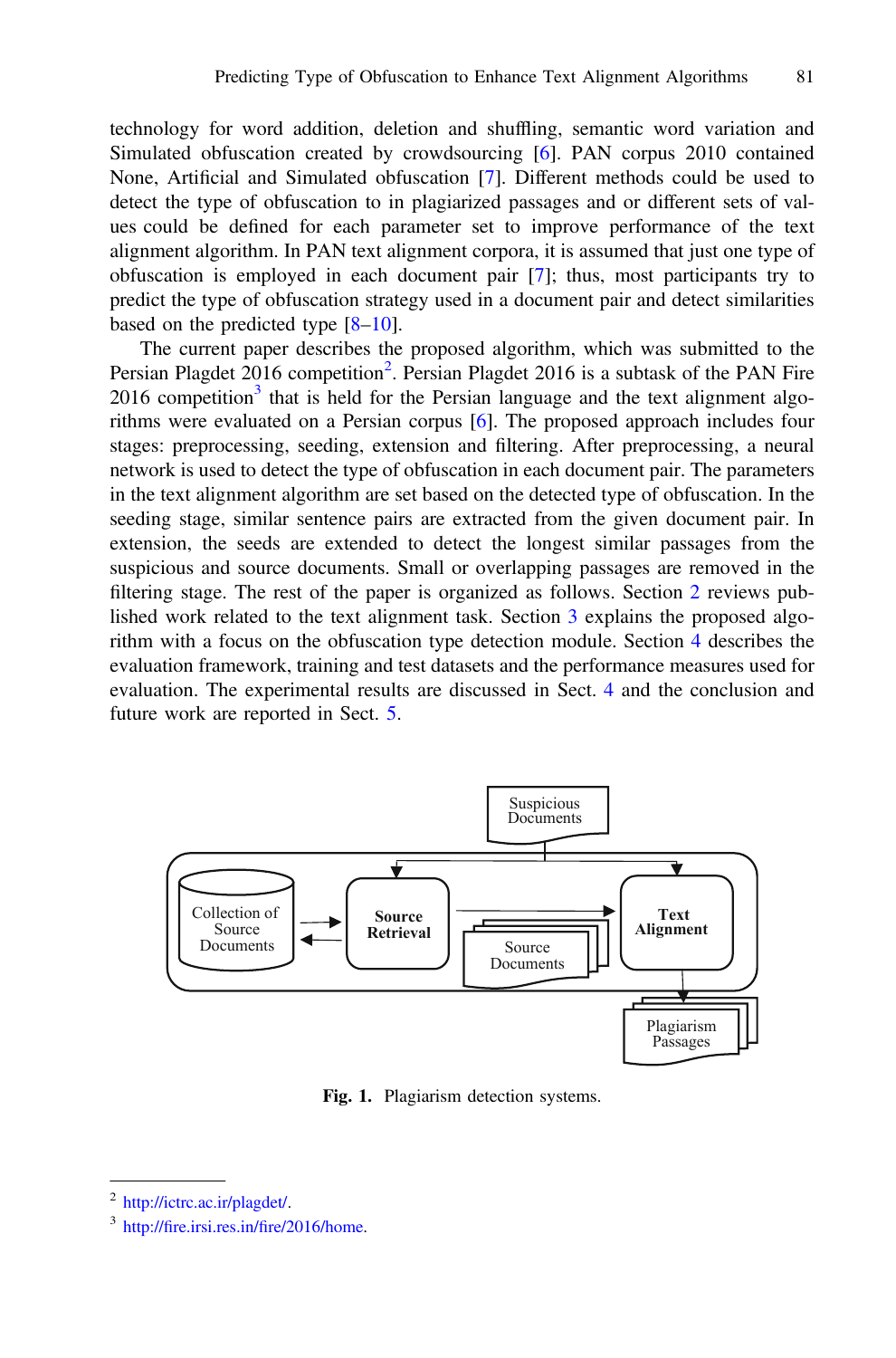#### <span id="page-2-0"></span>2 Related Work

The text alignment task is to extract all plagiarized passages from a given a pair of documents. The challenge with this task is to identify passages of text that have been obfuscated. Text alignment algorithms usually consist of three phases: seeding, extension and filtering [[5\]](#page-12-0). Before seeding, some algorithms contain a preprocessing stage. In preprocessing, non-alphanumeric characters and stop words are removed and words are stemmed. The task of seeding is to extract small fragments from a source document and a suspicious document that are similar. At the end of this stage, a large collection of similar fragments will be constructed that are called "seeds". The small fragments could be character  $[11]$  $[11]$  $[11]$ , word  $[8, 12]$  $[8, 12]$  $[8, 12]$  $[8, 12]$  $[8, 12]$  or skip word  $[13]$  $[13]$  n-grams or a combination of n-grams [[11,](#page-12-0) [14\]](#page-12-0). Some algorithms use sentences as small fragments [[15](#page-12-0)–[19\]](#page-13-0). To extract similar fragments, some algorithms use exact matching [\[8](#page-12-0), [11,](#page-12-0) [13](#page-12-0), [14,](#page-12-0) [18](#page-13-0)]. Alvi et al. [\[11](#page-12-0)] used the Rabin-Karp algorithm and Sanchez-Perez et al. [\[15](#page-12-0), [16\]](#page-12-0) used cosine similarity and the Dice coefficient in a vector space model (VSM) for matching. In the extension phase, the set of seeds is extended to larger fragments that are reported as plagiarism cases. Plagiarism cases are fragments in the given source-suspicious document pair that are similar. Many algorithms have been applied in the extension stage. For example, for the text alignment task in the PAN competition, the extension algorithms were either rule-based, dynamic programming or clustering-based approaches [[5\]](#page-12-0). Alvi et al. [[11\]](#page-12-0) used rule-based approaches to merge matching pairs. They divided matching pairs into four categories based on their proximity to one another. Two mapping pairs could be merged if they belong to a specific category. Glinos et al. [[8\]](#page-12-0) applied the Smith-Waterman [[10\]](#page-12-0) dynamic programming algorithm to find maximal length passages. Ehsan et al. [\[20](#page-13-0)] also used the dynamic algorithms to detect alignments between n-grams. Abnar et al. [[21\]](#page-13-0) and Gross et al. [\[13](#page-12-0)] applied clustering algorithms to detect maximally-aligned sequences of document pairs. The extension phase in the Miguel algorithm [[15,](#page-12-0) [16](#page-12-0)] consisted of clustering and validation parts. In this approach, the seeds were clustered based on a distance *maxgap* and then the similarity in each cluster was computed. If the similarity in a cluster fell below a threshold value, it was discarded. In the filtering phase, some short [[8,](#page-12-0) [11](#page-12-0), [13](#page-12-0), [15,](#page-12-0) [16](#page-12-0), [19,](#page-13-0) [21](#page-13-0)] or overlapping [[15,](#page-12-0) [16](#page-12-0), [19\]](#page-13-0) passages are removed. The PAN evaluation corpora contain the following: none obfuscation, random obfuscation, translation obfuscation and summary obfuscation. Participants at the PAN competition use various methods to predict the type of obfuscation and detect similarities based on the predicted type. At PAN 2014, the Glinos algorithm [\[8](#page-12-0)] divided all plagiarism documents into order-based and non-order based categories. The order-based plagiarism detects none and random obfuscations. The non-order-based plagiarism detects translation and summary obfuscation. The Smith-Waterman algorithm [[10\]](#page-12-0) is used to detect aligned sequences of document pairs and order-based plagiarism cases. If no aligned sequences are found, the document pairs are given to the clustering component to detect non-order-based plagiarism cases. Sanchez-Perez et al. [[15,](#page-12-0) [16](#page-12-0)] categorized the document pairs of PAN 2014 corpus into verbatim, summary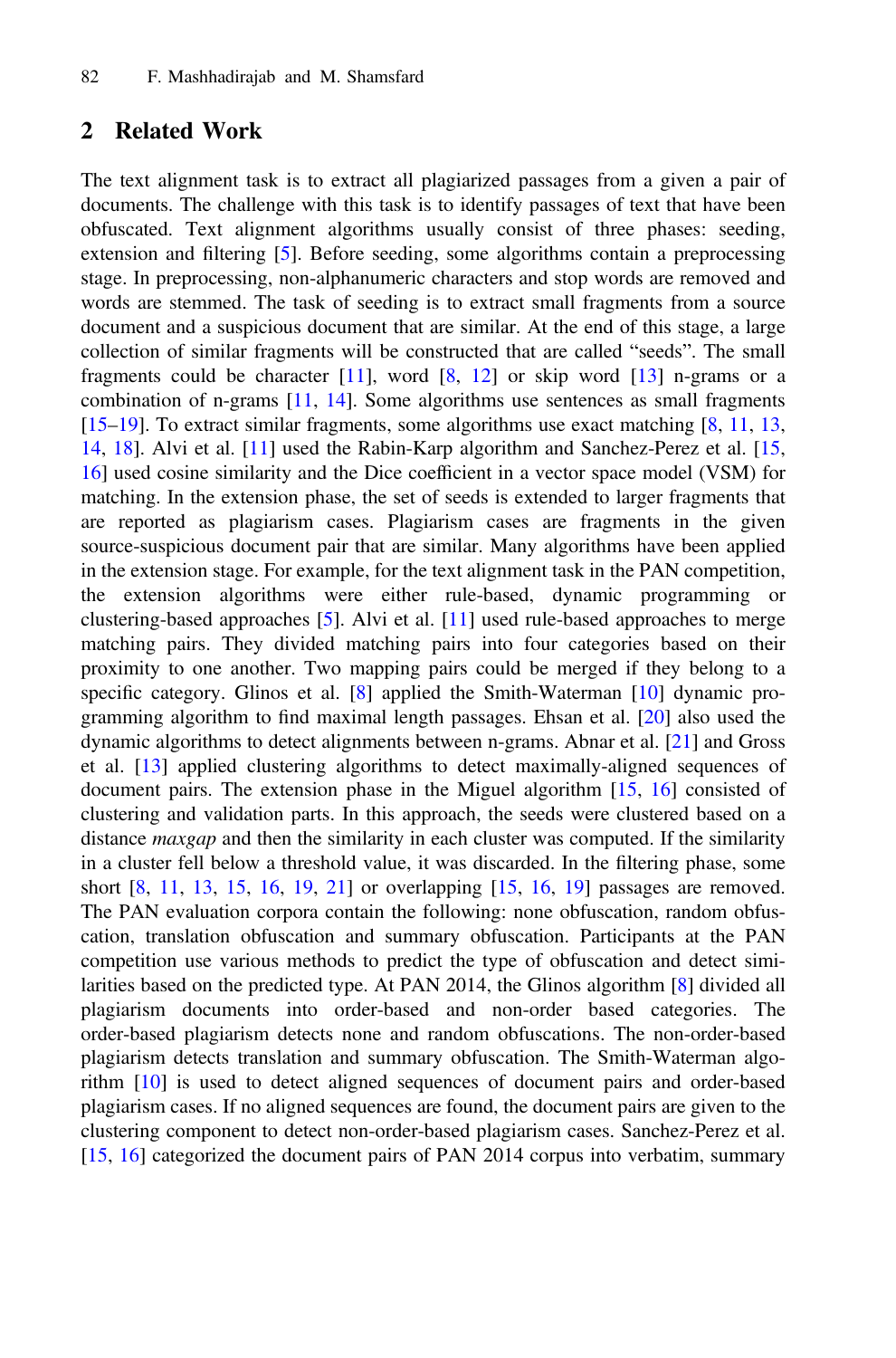and other plagiarism categories and set the parameters based on these categories. They used the longest common substring algorithm to find every single common sequence of word (th-verbatim). If at least one verbatim case has been found, the document pair is considered to be verbatim plagiarism. If no verbatim cases are found and the length of plagiarism fragment in the suspicious document is much smaller than the length of the source fragments, the document pair is considered to be summary plagiarism; otherwise the document pair is considered to be another plagiarism case. Palkovskii and Belov [\[9](#page-12-0)] used a graphical clustering algorithm to detect the type of plagiarism in a document pair. They classified the document pairs of the PAN 2014 text alignment corpus into verbatim, random, summary type and undefined plagiarism. They then set the parameters based on the detected type of plagiarism. Persian plagdet 2016 corpus has three types of obfuscation: none, random and simulated. In the proposed approach, the document pairs of the Persian plagdet 2016 corpus are classified into verbatim and simulated plagiarism categories. The SVM neural network was used to detect the type of plagiarism in the proposed algorithm and was trained by type of obfuscation in the Persian Plagdet 2016 training corpus. The parameters were then set based on the detected type of plagiarism. The proposed algorithm was entered into the Persian Plagdet 2016 competition and was evaluated using their evaluation corpus. Table 1 summarizes the other approaches used by participants in the Persian Plagdet 2016 competition using the four stages mentioned above.

|                |                       |                           | Our          | Talebpour    | Minaei                  | Ehsan                    | Momtaz           | Esteki                    | Gharavi          | Mansoori               | Gillam and              |
|----------------|-----------------------|---------------------------|--------------|--------------|-------------------------|--------------------------|------------------|---------------------------|------------------|------------------------|-------------------------|
|                |                       |                           | approach     | et al. [22]  | and<br>Niknam<br>$[12]$ | and<br>Shakery<br>$[19]$ | et al.<br>$[23]$ | and<br>Esfahani<br>$[24]$ | et al.<br>$[25]$ | and<br>Rahgooy<br>[26] | Vartapetiance<br>$[27]$ |
| Pre-processing |                       | Stop words removal        |              | $\checkmark$ |                         | ✓                        | $\checkmark$     | $\checkmark$              | $\checkmark$     |                        |                         |
|                | Stemming              |                           |              | $\checkmark$ |                         |                          |                  | ✓                         |                  |                        |                         |
|                | POS tagging           |                           |              | $\checkmark$ |                         |                          |                  |                           |                  |                        |                         |
|                |                       | Special character removal | $\checkmark$ | $\checkmark$ |                         | ✔                        |                  | ✓                         |                  |                        |                         |
|                | Tokenizing            |                           | $\checkmark$ | $\checkmark$ |                         | ✔                        |                  |                           |                  |                        |                         |
|                | FarsNet               |                           | $\checkmark$ | $\checkmark$ |                         |                          |                  | $\checkmark$              |                  |                        |                         |
| Seeding        | Small                 | Character-ngram           |              |              |                         |                          |                  |                           |                  |                        |                         |
|                | fragment              | Word-ngram                |              | $\checkmark$ | $\checkmark$            | ✔                        | $\checkmark$     |                           |                  |                        | $\checkmark$            |
|                |                       | Sentence                  | $\checkmark$ |              |                         | ✔                        | $\checkmark$     | $\checkmark$              | ✓                | ✓                      |                         |
|                |                       | Bag of words              |              |              |                         |                          |                  |                           | $\checkmark$     | $\checkmark$           |                         |
|                | Matching              | W2V, cosin                |              |              |                         |                          |                  |                           | ✓                |                        |                         |
|                | method                | VSM, cosin                | $\checkmark$ |              |                         |                          |                  |                           |                  | ✓                      |                         |
|                |                       | levenshtein               |              |              |                         |                          |                  | ✓                         |                  |                        |                         |
|                |                       | Jaccard                   |              |              |                         |                          |                  | $\checkmark$              | $\checkmark$     |                        |                         |
|                |                       | Dice                      |              |              |                         |                          |                  | ✓                         |                  |                        |                         |
|                |                       | <b>LCS</b>                |              |              |                         |                          |                  | ✓                         |                  |                        |                         |
|                |                       | <b>SVM</b>                |              |              |                         |                          |                  | ✓                         |                  |                        |                         |
|                |                       | Graph matching            |              | $\checkmark$ |                         |                          | $\checkmark$     |                           |                  |                        |                         |
| Extension      | Rule based            |                           | $\checkmark$ | $\checkmark$ | $\checkmark$            | ✔                        | $\checkmark$     |                           |                  |                        | $\checkmark$            |
|                | Dynamic programming   |                           |              |              |                         | ✔                        |                  |                           |                  |                        |                         |
|                | Clustering            |                           | $\checkmark$ |              |                         |                          |                  | ✓                         |                  |                        |                         |
| Filtering      | Small passage removal |                           | $\checkmark$ |              | $\checkmark$            | ✔                        |                  |                           |                  |                        | $\checkmark$            |
|                | Overlapping removal   |                           | J            |              | ✔                       | J                        | $\checkmark$     |                           |                  |                        |                         |

Table 1. The summarizing of some submitted approaches at Persian Plagdet corpus 2016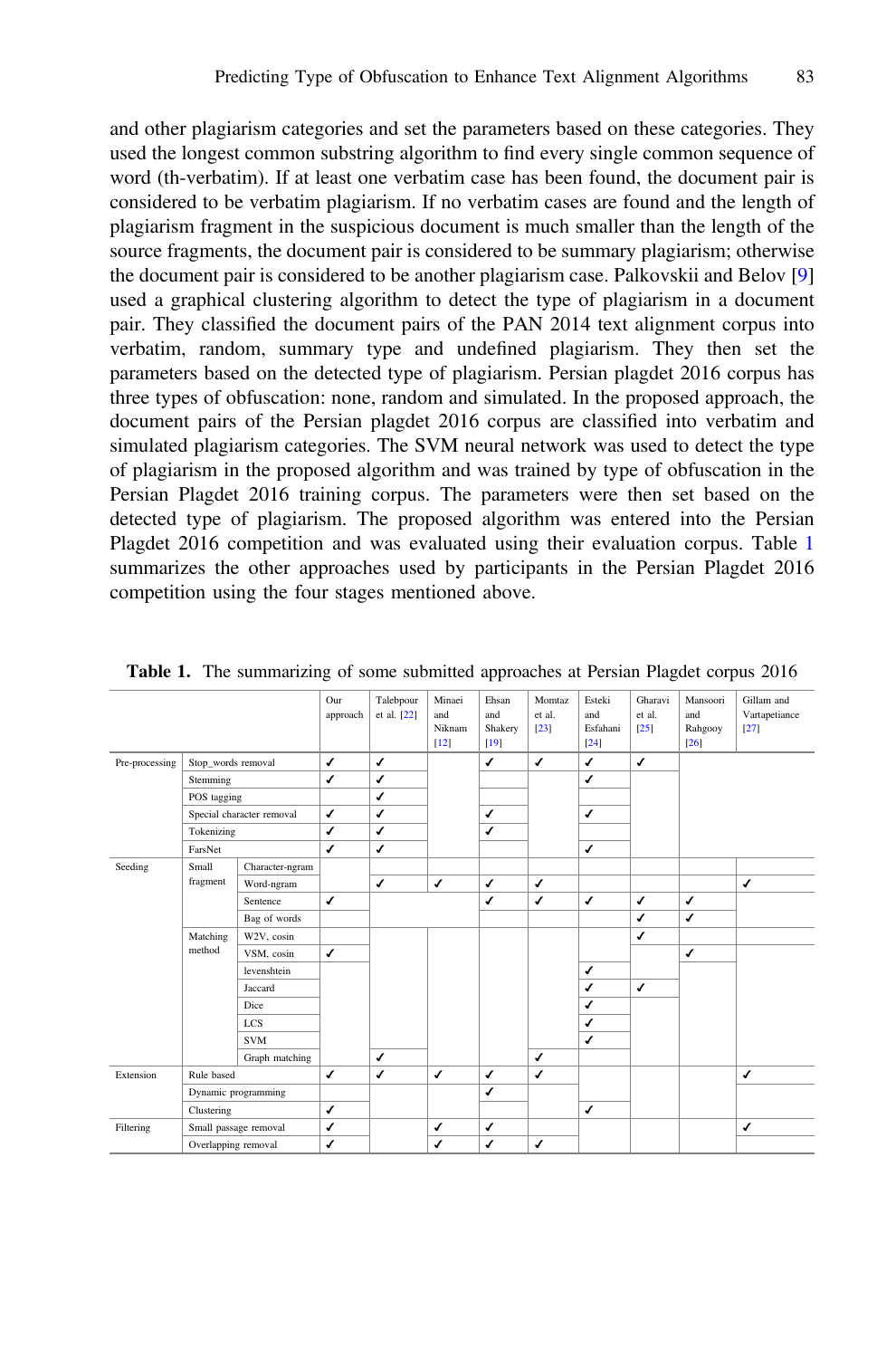## <span id="page-4-0"></span>3 The Proposed Approach

The proposed text alignment algorithm, like many other text alignment algorithms [[5\]](#page-12-0), includes preprocessing, seeding, extension and filtering stages. Each stages is explained below. Figure [2](#page-6-0) is an overall scheme of the proposed text alignment algorithm that shows these four stages.

#### 3.1 Preprocessing

In the preprocessing stage, the text is first segmented into sentences and then tokenized using STeP 1 [[28\]](#page-13-0). The stop words  $[29]$  $[29]$  are removed and inflectional and derivational stems of the tokens are extracted and restored by STeP\_1. Preprocessing is done for a suspicious document and a source document. These sentences will be given in the seeding stage.

#### 3.2 Seeding

The seeding stage extracts similar seed sentence pairs from source and suspicious documents. The proposed method was initially based on the method introduced by Sanchez-Perez et al. [[15](#page-12-0)]. The method was then expanded using the SVM neural net to predict the obfuscation type and adjust the parameters to gain better results. Based on the VSM method, first the *tf-idf* vector is calculated for all sentences of the suspicious and source documents in which  $tf$  is the term frequency in the corresponding sentence and *idf* is the inverse sentence frequency. The similarity of each sentence pair in the suspicious and source documents is calculated using the cosine measure and Dice coefficient as in Eqs.  $(1)$ ,  $(2)$  and  $(3)$ :

$$
cosine(susp_i, src_j) = \frac{susp_i, src_j}{|susp_i| |src_j|}
$$
\n(1)

$$
Dice(susp_i, src_j) = \frac{2|\delta(susp_i) . \delta(src_j)|}{|\delta(susp_i)|^2 + |\delta(src_j)|^2}
$$
 (2)

$$
\delta(x) = \begin{cases} 1 & \text{if } x \neq \emptyset \\ 0 & \text{otherwise} \end{cases}
$$
 (3)

where susp<sub>i</sub> is the vector of the ith sentence from the suspicious document,  $src<sub>i</sub>$  is the vector from the jth sentence of the source and |.| is the Euclidean length.

The cosine measure and Dice coefficient are calculated for all pairs of sentences and if the similarity of *susp<sub>i</sub>* and *src<sub>i</sub>* is greater than the threshold of 0.3 (chosen based on Sanchez-Perez et al. [\[15](#page-12-0)]), this pair of sentences are considered to be a seed. For pairs of sentences having a similarity of more than 0.1 and less than 0.3 (based on experimentation), the semantic similarity is computed. The SVM neural network $4$  is used to

 $^4$  [http://www.csie.ntu.edu.tw/](http://www.csie.ntu.edu.tw/%7ecjlin/libsvm/) $\sim$ cjlin/libsvm/.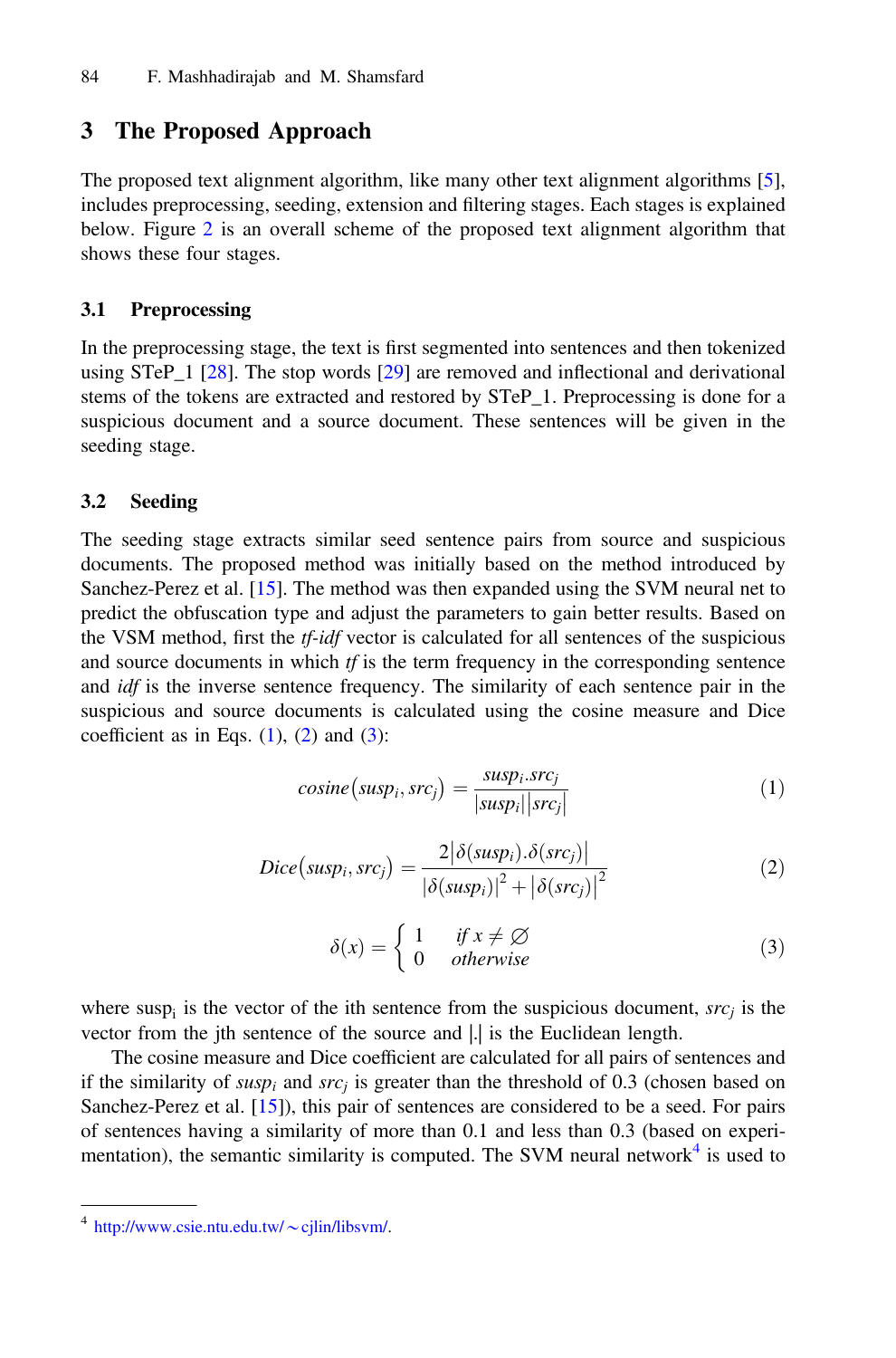predict the type of obfuscation strategy used in the document pairs. To create a SVM input vector, the cosine similarity measure between all sentence pairs was computed for the given suspicious and source documents and then all values were divided into 8 clusters. Values between 0.2 and 0.3 are placed in the first cluster<sup>5</sup>, values between 0.3 and 0.4 are placed in the second cluster and so on. An 8-bit vector is considered for each document pair. Each bit of the vector is set as follows:

$$
v_i = \begin{cases} 0 & \text{if cluster}_i = \varnothing \\ 1 & \text{otherwise} \end{cases}
$$
 (4)

Where  $v_i$  is the ith bit of the input vector and *cluster<sub>i</sub>* is the ith cluster that contains values between  $\frac{i+1}{10}$  and  $\frac{i+2}{10}$ . For example, for  $i = 1$ , if no cosine similarity value exists<br>between 0.2 and 0.3 in all septence pairs of a document pair, then  $y_i = 0$ ; otherwise between 0.2 and 0.3 in all sentence pairs of a document pair, then  $v_1 = 0$ ; otherwise,  $v_1 = 1$ . These vectors were created for all document pairs in the Persian Plagdet training dataset 2016 and then SVM neural network was trained by these vectors.

The threshold is set for semantic similarity based on the type of obfuscation. If the SVM predicts that the type of obfuscation is simulated, then the threshold will be equal 0.2; otherwise it will be equal to 0.3. To calculate the semantic similarity, FarsNet [\[30](#page-13-0)] is used to extract synsets of each term and STeP\_1 is used to extract inflectional and derivational stems of each term. For each term, a set of words called  $\varphi(\omega)$  is considered as shown in Fig. [3](#page-7-0). For each  $w_i$  in vector  $susp_i$ , if  $\varphi(w_i)$  overlaps  $\varphi(\hat{w}_j)$  of vector  $src_j$ ,  $w_i$  of vector such is replaced by  $\hat{w}_i$  of vector src. The similarity of the cosine and Disc  $w_i$  of vector susp<sub>i</sub> is replaced by  $\dot{w}_i$  of vector src<sub>i</sub>. The similarity of the cosine and Dice coefficients are calculated for the resulting vectors and the similarities are averaged between the results at this stage and the results of the cosine and Dice coefficients in the previous stage; if the average is greater than the threshold (0.2 for simulated and 0.3 for artificial and noun), the pair of susp<sub>i</sub> and src<sub>i</sub> are considered to be seeds. The set of seeds obtained in this stage then enter the extension stage.

#### 3.3 Extension

The purpose of the extension stage is the extraction of the longest similar passages from the suspicious and source documents. Figure [2](#page-6-0) shows that the extension consists of clustering and validation parts. In the clustering stage, the seeds are clustered into passages that are not separated by more than a maxgap number of sentences. The maxgap is 4 in the proposed implementation. In the validation stage, those pairs of passages created in the clustering stage that are not similar are removed. The thresholds of all stages are shown in Table [2.](#page-7-0) For the extension stage, the method proposed by Sanchez-Perez et al. [\[15](#page-12-0)] was extended and enhanced. In the validation stage, the semantic similarity measure was used instead of the cosine measure to determine the similarity between pairs of passages.

<sup>&</sup>lt;sup>5</sup> In clustering, the values between 0 and 0.1 are removed because almost all documents pairs contain at least one value between 0 and 0.1.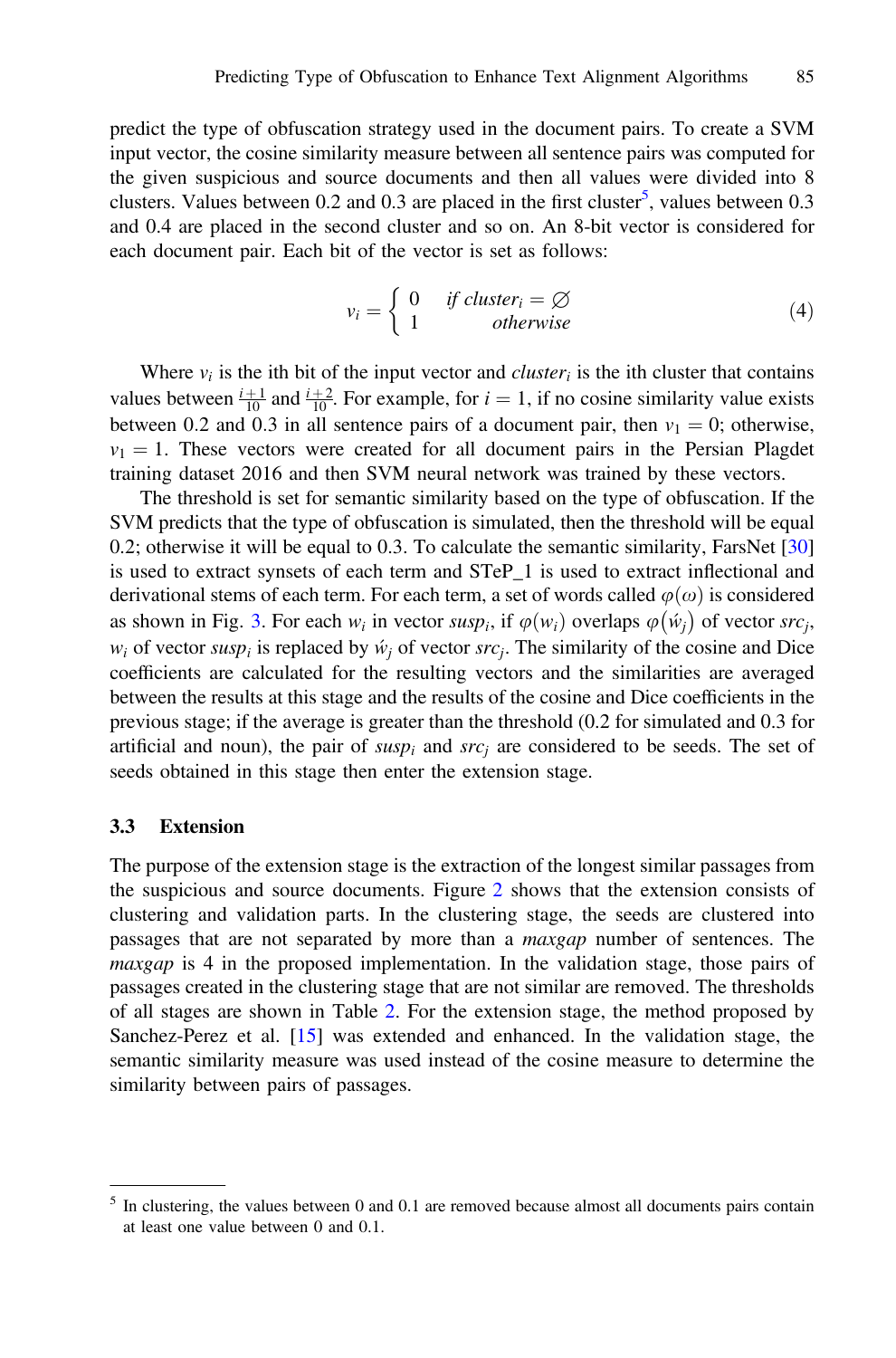<span id="page-6-0"></span>

Fig. 2. The proposed text alignment algorithm.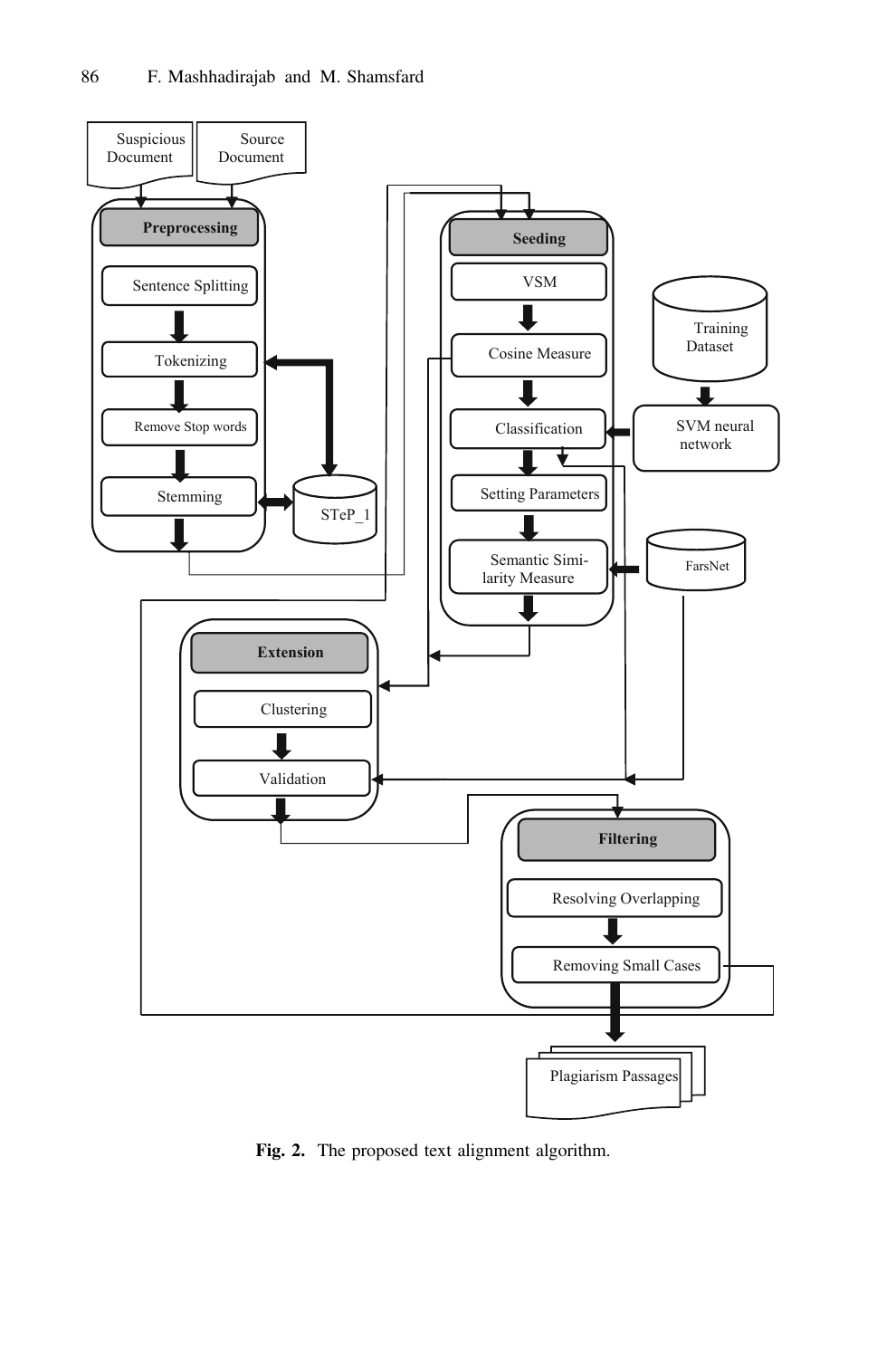### <span id="page-7-0"></span>3.4 Filtering

The filtering stage removes passages that either overlap or are too short. To remove overlapping passages the method proposed by Sanchez-Perez et al. [[15\]](#page-12-0) is used. To remove passages that are too short, a recursive algorithm is used. If the length of a passage

| Parameter                   |                                                    | Value                             |
|-----------------------------|----------------------------------------------------|-----------------------------------|
| Threshold-cosine similarity |                                                    | 0.3                               |
| Threshold-dice similarity   | 0.3                                                |                                   |
| MaxGap                      |                                                    | 4                                 |
| Min PlagPassage length      |                                                    | 100                               |
| Simulated                   | Threshold-semantic similarity                      | 0.2                               |
|                             | Threshold-validation                               | 0.2                               |
| Artificial and noun         | Threshold-semantic similarity                      | 0.3                               |
|                             | Threshold-validation                               | 0.3                               |
|                             | Conditions to calculate the semantic similarity of | $0.1 <$ cosine similarity $< 0.3$ |
| two sentences               |                                                    |                                   |

Table 2. Parameters settings

 $\varphi(w_1) \cap \varphi(w_2) \neq \emptyset \rightarrow \hat{w}_2 = w_1$ 



 $n =$  the number of terms in  $susp_i$ 



for  $(w_i = 1$  to n in susp<sub>terms</sub>) for  $(\dot{w}_i = 1$  to m in src<sub>terms</sub>) *if*  $(\varphi(w_i) \cap \varphi(w_j)) \neq \emptyset$  $\acute{w}_i = w_i$ Where  $\varphi(\omega) =$  the set of inflectional and derivational stems and Synsets of  $\omega$ .

Fig. 3. New vectors for semantic similarity.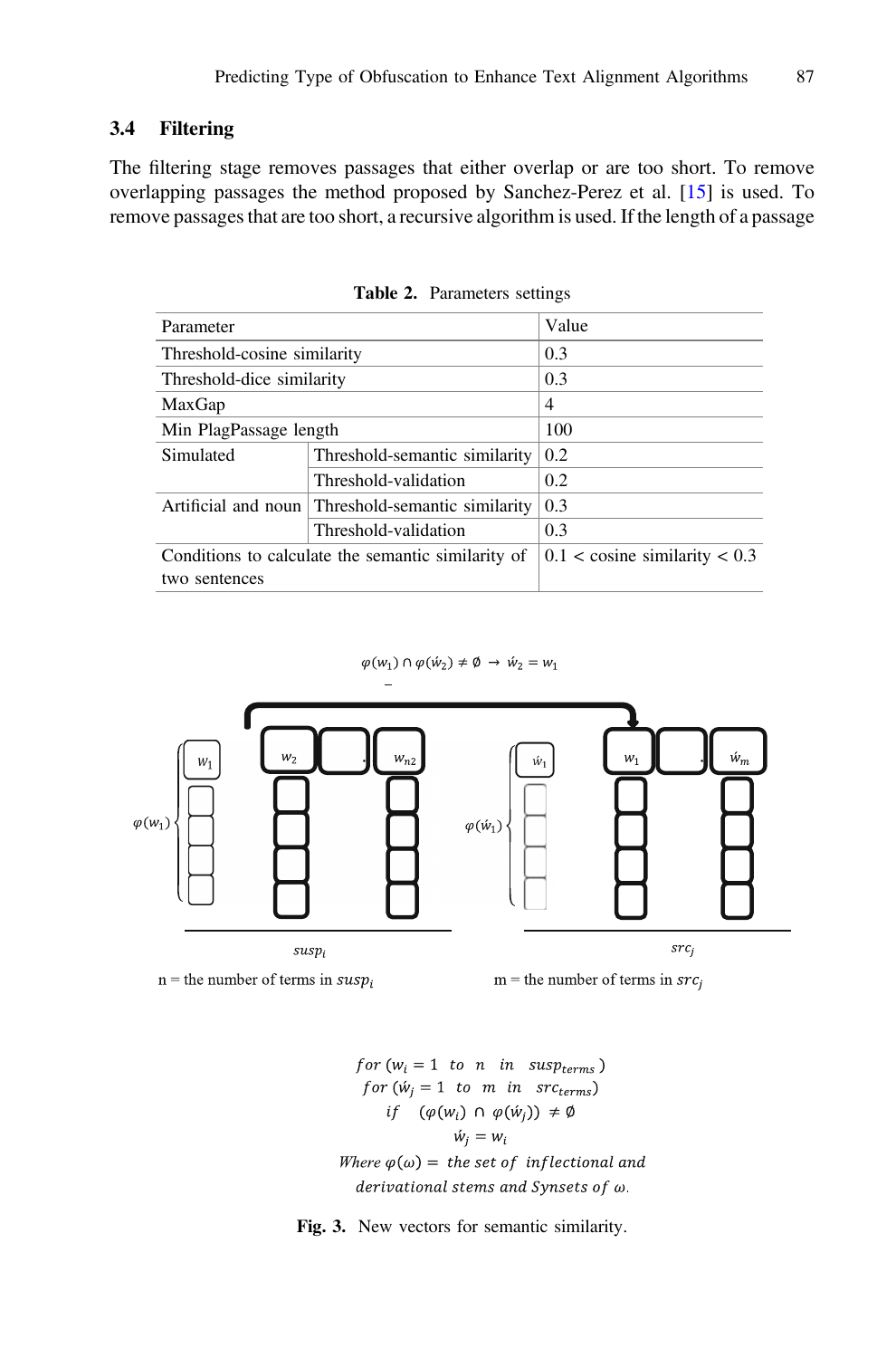<span id="page-8-0"></span>is less than a 100 characters, it is first assumed that other seeds exist in the passage, but have not been identified. The semantic similarity threshold is thus reduced to −0.06 and goes back to the seeding stage. The new seeds are then extracted based on the new threshold (old threshold - 0.06); and all stages are repeated to remove passages that are too short. If the passage is less than 100 characters again, this passage will be removed.

# 4 Experiments

### 4.1 Dataset

The Persian Plagdet evaluation corpus 2016 includes the none (exact copy), artificial (random) and simulated obfuscation categories. Artificial obfuscation consists of word additions, deletions and shuffling, semantic word variation and POS-preserving word shuffling. A crowdsourcing approach was used to create simulated obfuscation [[6\]](#page-12-0). This dataset contains 5830 documents organized by the ICT Research Institute, ACECR, under the partial support of Vice Presidency for Science and Technology of Iran. Table 3 shows some of the statistics of this corpus.

| Corpus statistics       |                             |        |
|-------------------------|-----------------------------|--------|
| Entire corpus           | Number of documents         | 5830   |
|                         | Number of plagiarism cases  | 4118   |
| Document purpose        | Source documents            | 48%    |
|                         | Suspicious documents        | 52%    |
| Document length         | Short $(1-500$ words)       | 35%    |
|                         | Medium $(500-2500$ words)   | 59%    |
|                         | Long $(2500 - 21000$ words) | 6%     |
| Plagiarism per document | Small $(5\% - 20\%)$        | 57%    |
|                         | Medium $(21\% - 50\%)$      | 15%    |
|                         | Much $(51\% - 80\%)$        | 18%    |
|                         | Entirely $(>80\%)$          | $10\%$ |
| Obfuscation             | Number of cases             | 1628   |
|                         | None                        | 11%    |
|                         | Artificial                  | 81%    |
|                         | Simulated                   | 8%     |

Table 3. Corpus statistics [\[6\]](#page-12-0)

## 4.2 Performance Measures

The evaluation measures used in this competition are the recall, precision, granularity and plagdet scores [[5\]](#page-12-0). These criteria are defined in accordance with the following equations: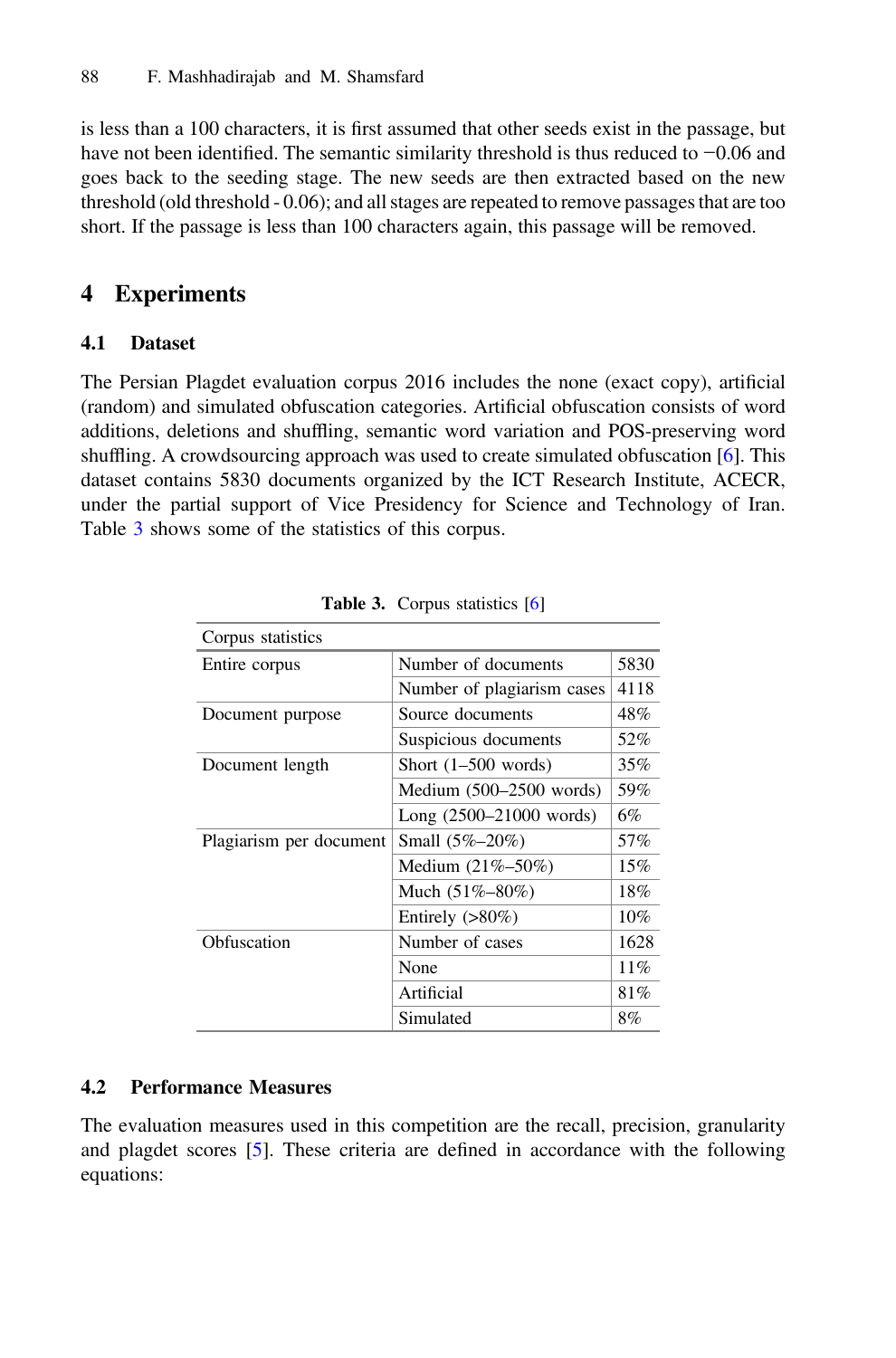<span id="page-9-0"></span>
$$
prec(S,R) = \frac{1}{|R|} \sum_{r \in R} \frac{|\cup_{s \in S} (s \prod r)|}{|r|} \tag{5}
$$

$$
rec(S,R) = \frac{1}{|S|} \sum_{s \in S} \frac{|\cup_{r \in R} (s \prod r)|}{|s|}
$$
(6)

Where 
$$
s \prod r = \begin{cases} s \cap r & \text{if } r \text{ detects } s, \\ \varnothing & \text{otherwise.} \end{cases}
$$
 (7)

Where S is the set of plagiarism cases in the corpus and R is the set of cases of plagiarism detected by the algorithm. Each plagiarism case is defined by  $s =$  $s_{plg}, d_{plg}, s_{src}, d_{src}$ , where  $s \in S$ ,  $d_{plg}$  is the suspicious document,  $d_{src}$  is the source document,  $s_{plg}$  is the plagiarized segment,  $s_{src}$  is the source segment and  $r \in R$  is the discovered plagiarism case.

Granularity addresses overlapping or multiple detection for one plagiarism case and is defined as:

$$
gran(S, R) = \frac{1}{|S_R|} \sum_{s \in S_R} |R_s|
$$
\n(8)

Where  $S_R = \{s | s \in S \setminus \exists r \in R : r \text{ detects } s\}$  and  $R_s = \{r | r \in R \setminus r \text{ detects } s\}.$ <br>These measures combine into a single plagdet score as: These measures combine into a single plagdet score as:

$$
plagdet(S, R) = \frac{F_1}{\log_2(1 + grand(S, R))}
$$
\n(9)

Where F1 is the average harmonic weight of precision and recall [\[5](#page-12-0)].

All these metrics are computed at character level. The plagdet measure used to evaluate the software submitted to Persian Plagdet 2016 is a combination of character level precision, recall and granularity. The plagiarism detection systems were ranked according to their character level performance. Detection performance could be also measure at the case and document levels. Potthast et al. [\[5](#page-12-0)] measured detection performance at the case level and the document level. The case level fixes the minimum precision and recall with which a plagiarism case must be detected. The document level

Table 4. The proposed algorithm performance at case level and document level in Persian Plagdet training dataset 2016

|                | Parameter | Value  |
|----------------|-----------|--------|
| Case level     | Recall    | 0.9769 |
|                | Precision | 0.9574 |
|                | F-measure | 0.9671 |
| Document level | Recall    | 0.9801 |
|                | Precision | 0.9705 |
|                | F-measure | 0.9753 |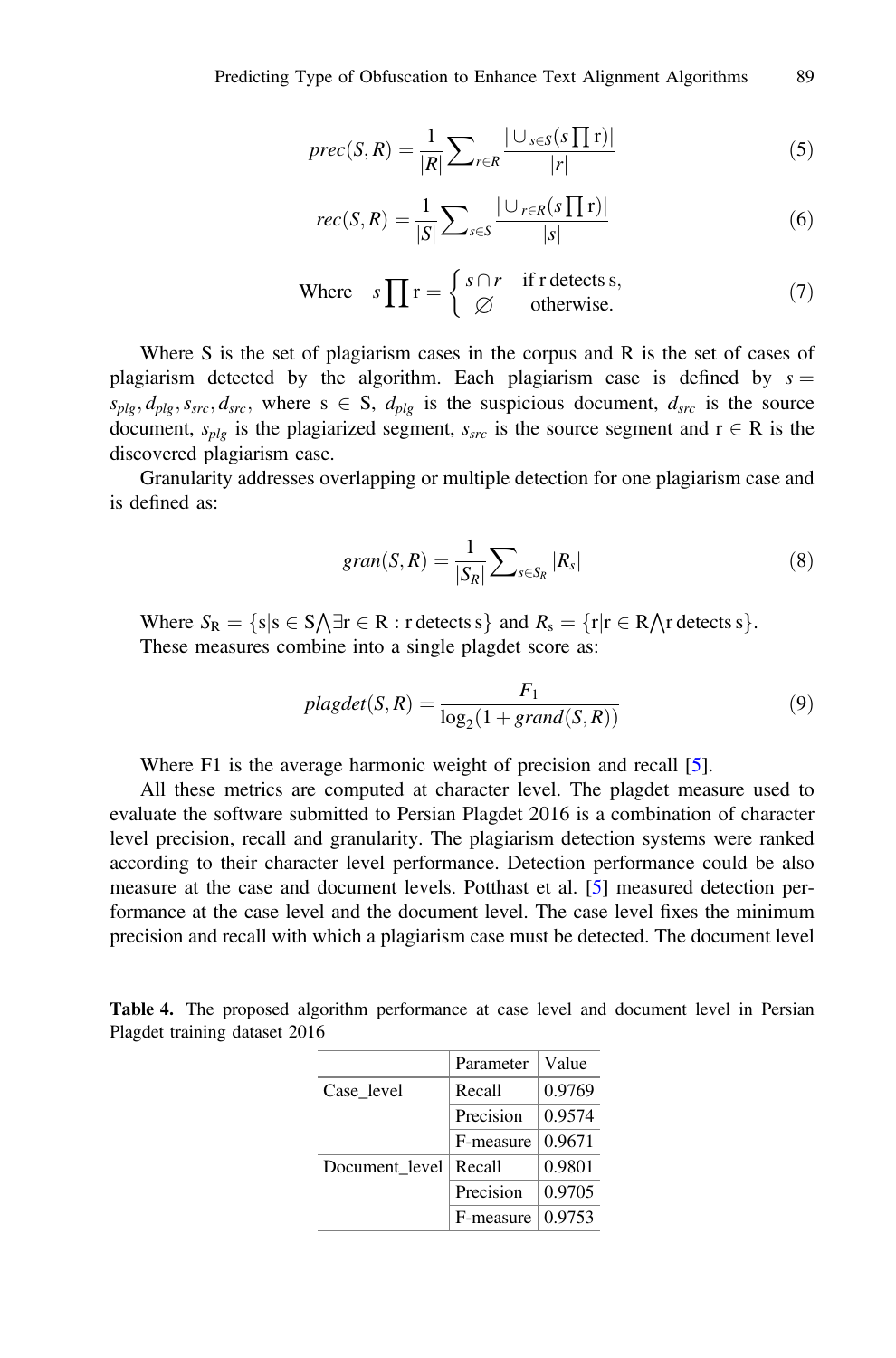disregards whether or not all plagiarism cases in a document have been detected as long as a significant portion of one has been detected. Table [4](#page-9-0) shows the results of the proposed algorithm for the training Persian plagdet corpus at the case and document levels.

#### 4.3 Results

The proposed algorithm was submitted to the Persian Plagdet 2016 competition and compared with other participants approaches on Persian PlagDet corpus 2016 [\[6](#page-12-0)] based on the PAN evaluation setup [[7,](#page-12-0) [31,](#page-13-0) [32](#page-13-0)]. Table 5 shows the overall performance and runtimes of the nine submitted text alignment approaches. As seen, the proposed approach achieved the highest PlagDet score for the complete corpus and ranked first. Gharavi et al. [[25\]](#page-13-0) completed the entire corpus in only 00:01:03 min and the proposed approach required 02:22:48. Table [6](#page-11-0) shows the results of the proposed algorithm on all obfuscation strategies in the training dataset. Table  $6$  column P 1 shows the results of the proposed algorithm for type of obfuscation in the training dataset where semantic similarity measure is not used. The P\_2 column shows the algorithm results using the semantic similarity measure. Column P\_3 shows the results of the proposed algorithm after adding the criterion of semantic similarity and adjusting the parameters based on detected type of obfuscation using a neural network. As seen in column P\_2, adding the semantic similarity criteria improved the recall for the types of obfuscation in training corpus, but the precision declined in some cases. In column P\_3, adding a neural network to the system for the diagnosis of type of obfuscation and parameter settings based on the type of obfuscation improved precision and recall dramatically for all types of obfuscation.

Table [7](#page-11-0) shows the results of the submitted algorithms on obfuscation types in the test corpus. Gharavi et al. [\[25](#page-13-0)] ranked first for no obfuscation and the proposed approach ranked first for both artificial and simulated plagiarism. The proposed approach ranked first for best recall across all parts of the corpus.

| Rank/team       | Runtime (h:m:s) | Recall | Precision | Granularity | F-measure | PlagDet |
|-----------------|-----------------|--------|-----------|-------------|-----------|---------|
| 1 Mashhadirajab | 02:22:48        | 0.9191 | 0.9268    | 1.0014      | 0.9230    | 0.9220  |
| 2 Gharavi       | 00:01:03        | 0.8582 | 0.9592    | 1           | 0.9059    | 0.9059  |
| 3 Momtaz        | 00:16:08        | 0.8504 | 0.8925    | 1           | 0.8710    | 0.8710  |
| 4 Minaei        | 00:01:33        | 0.7960 | 0.9203    | 1.0396      | 0.8536    | 0.8301  |
| 5 Esteki        | 00:44:03        | 0.7012 | 0.9333    | 1           | 0.8008    | 0.8008  |
| 6 Talebpour     | 02:24:19        | 0.8361 | 0.9638    | 1.2275      | 0.8954    | 0.7749  |
| 7 Ehsan         | 00:24:08        | 0.7049 | 0.7496    | 1           | 0.7266    | 0.7266  |
| 8 Gillam        | 21:08:54        | 0.4140 | 0.7548    | 1.5280      | 0.5347    | 0.3996  |
| 9 Mansourizadeh | 00:02:38        | 0.8065 | 0.9000    | 3.5369      | 0.8507    | 0.3899  |

Table 5. The text alignment algorithms performance on Persian Plagdet corpus 2016 [\[6\]](#page-12-0)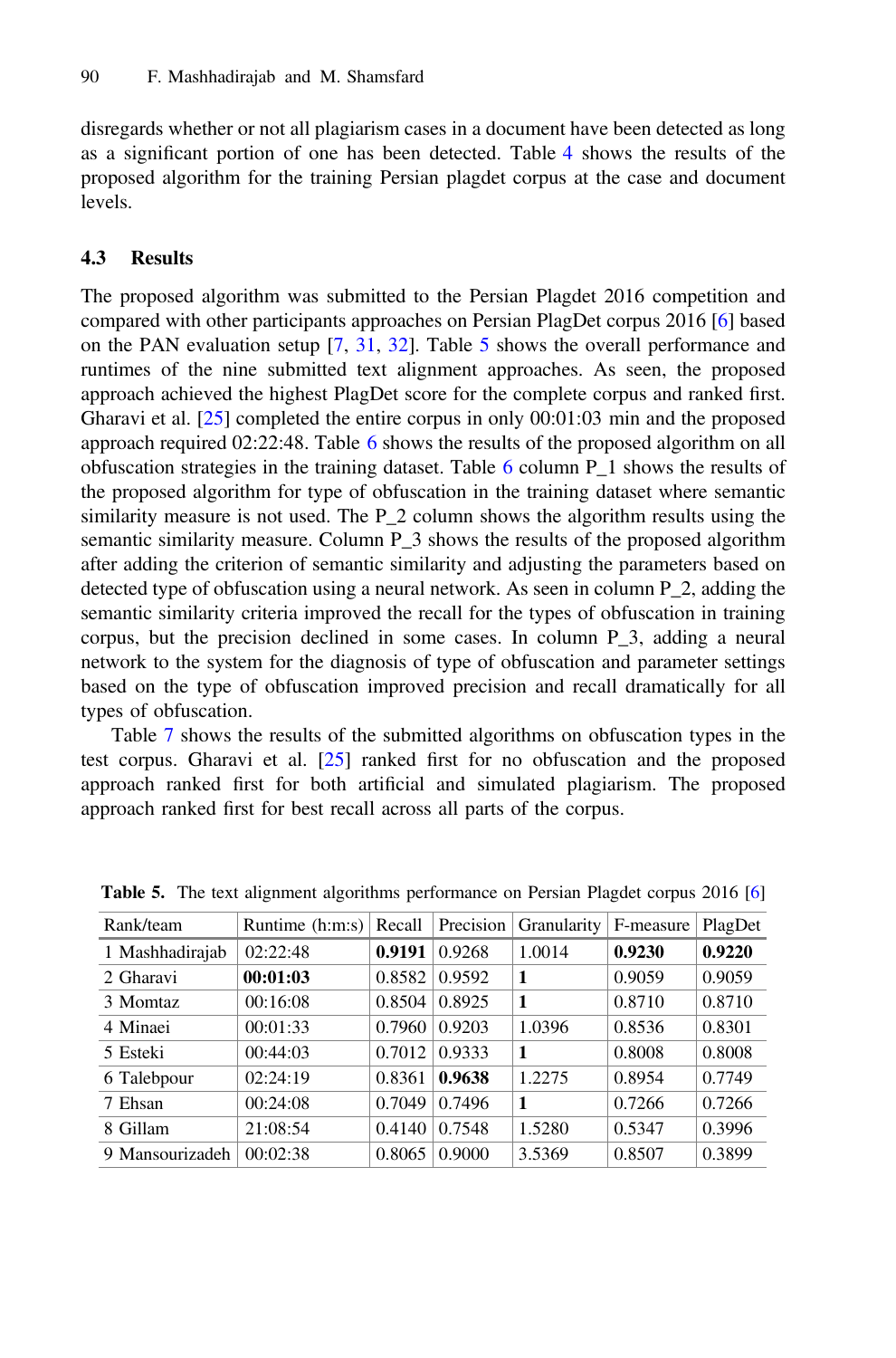| Obfuscation | Parameter   | $P_1$ | P 2  | $P_3$ |
|-------------|-------------|-------|------|-------|
| None        | Plagdet     | 0.94  | 0.96 | 0.97  |
|             | Recall      | 0.96  | 0.98 | 0.99  |
|             | Precision   | 0.92  | 0.95 | 0.94  |
|             | Granularity | 1     | 1    | 1     |
| Artificial  | Plagdet     | 0.81  | 0.84 | 0.94  |
|             | Recall      | 0.78  | 0.84 | 0.93  |
|             | Precision   | 0.85  | 0.84 | 0.94  |
|             | Granularity | 1     | 1    | 1     |
| Simulated   | Plagdet     | 0.55  | 0.69 | 0.86  |
|             | Recall      | 0.41  | 0.61 | 0.83  |
|             | Precision   | 0.84  | 0.80 | 0.91  |
|             | Granularity | 1     | 1    | 1     |

<span id="page-11-0"></span>Table 6. The proposed algorithm on types of obfuscation in Plagdet training dataset 2016

Table 7. The algorithm submitted based on types of obfuscation in Persian Plagdet test dataset 2016 [[6](#page-12-0)]

| Team          | No obfuscation |           |              |         | Artificial obfuscation |           |             |         | Simulated obfuscation |           |             |         |
|---------------|----------------|-----------|--------------|---------|------------------------|-----------|-------------|---------|-----------------------|-----------|-------------|---------|
|               | Recall         | Precision | Granularity  | PlagDet | Recall                 | Precision | Granularity | PlagDet | Recall                | Precision | Granularity | PlagDet |
| Mashhadiraiab | 0.9939         | 0.9403    | 1            | 0.9663  | 0.9473                 | 0.9416    | 1.0006      | 0.9440  | 0.8045                | 0.9336    | 1.0047      | 0.8613  |
| Gharavi       | 0.9825         | 0.9762    | $\mathbf{1}$ | 0.9793  | 0.8979                 | 0.9647    |             | 0.9301  | 0.6895                | 0.9682    |             | 0.8054  |
| Momtaz        | 0.9532         | 0.8965    | $\mathbf{1}$ | 0.9240  | 0.9019                 | 0.8979    | 1           | 0.8999  | 0.6534                | 0.9119    | 1           | 0.7613  |
| Minaei        | 0.9659         | 0.8663    | 1.0113       | 0.9060  | 0.8514                 | 0.9324    | 1.0240      | 0.8750  | 0.5618                | 0.9110    | 1.1173      | 0.6422  |
| Esteki        | 0.9781         | 0.9689    | $\mathbf{1}$ | 0.9735  | 0.7758                 | 0.9473    | 1           | 0.8530  | 0.3683                | 0.8982    | 1           | 0.5224  |
| Talebpour     | 0.9755         | 0.9775    | $\mathbf{1}$ | 0.9765  | 0.8971                 | 0.9674    | 1.2074      | 0.8149  | 0.5961                | 0.9582    | 1.4111      | 0.5788  |
| Ehsan         | 0.8065         | 0.7333    | $\mathbf{1}$ | 0.7682  | 0.7542                 | 0.7573    | 1           | 0.7557  | 0.5154                | 0.7858    | 1           | 0.6225  |
| Gillam        | 0.7588         | 0.6257    | 1.4857       | 0.5221  | 0.4236                 | 0.7744    | 1.5351      | 0.4080  | 0.2564                | 0.7748    | 1.5308      | 0.2876  |
| Mansourizadeh | 0.9615         | 0.8821    | 3.7740       | 0.4080  | 0.8891                 | 0.9129    | 3.6011      | 0.4091  | 0.4944                | 0.8791    | 3.1494      | 0.3082  |

# 5 Conclusions and Future Work

The current work described the proposed text alignment approach and compared it to the eight other approaches submitted to the Persian Plagdet 2016 competition. The detection performance for all nine approaches has been provided. The proposed method consists of four stages used to aligned the passages of a given document pair. The SVM neural network was used to identify the type of obfuscation and set the parameters on the basis of obfuscation. The results showed that this was effective for improving precision and recall. Although the proposed approach ranked first for performance compared with other participants, the runtime should be decreased to make it much shorter than two hours. Future study will focus on improving the runtime and the semantic similarity measure in the seeding stage. The most of runtime is spent on the preprocessing and seeding stages to detect similar sentences. So, in order to improve runtime, we intend to use deep learning techniques instead of using multiple tools to discover similarities.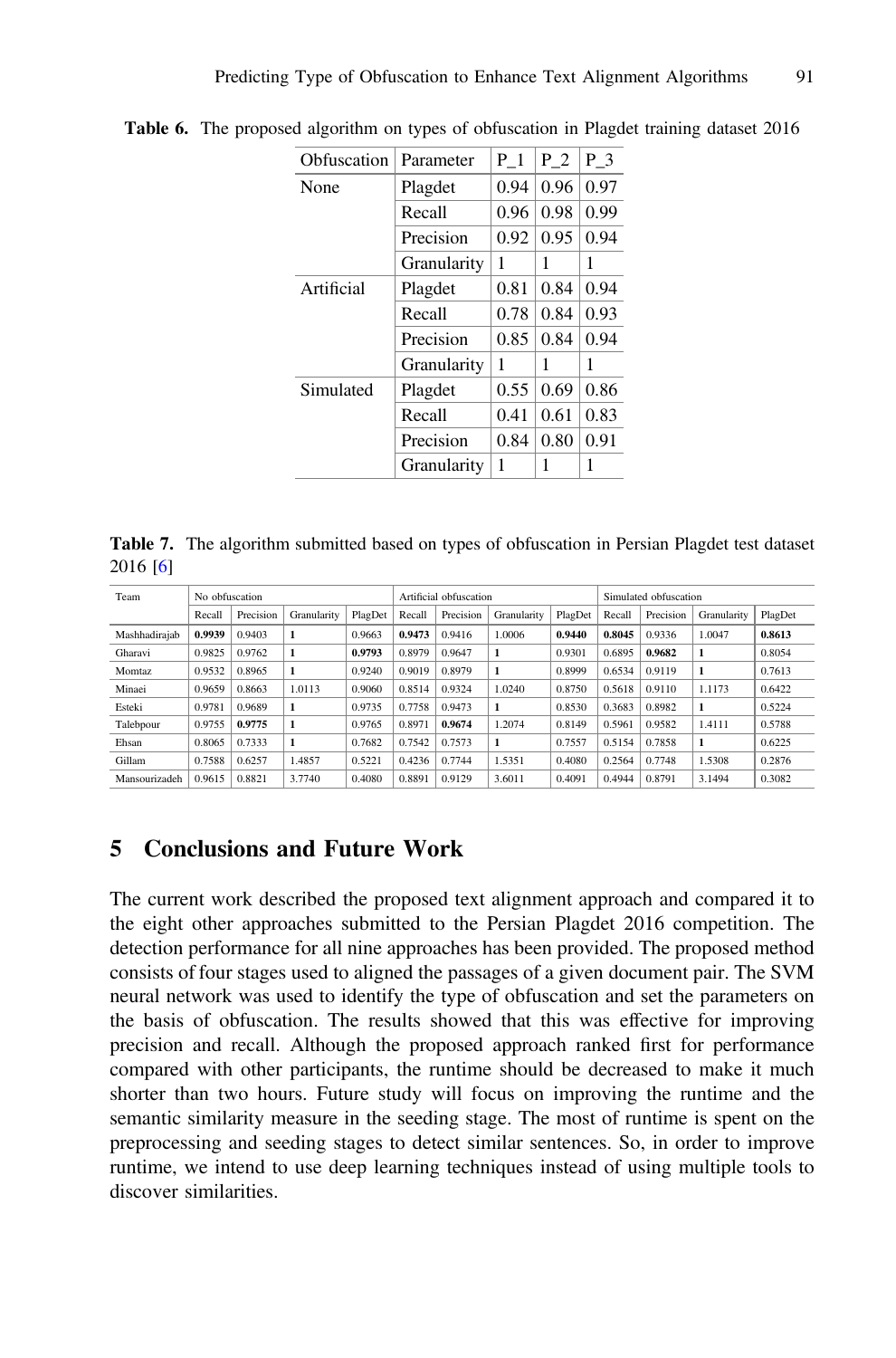# <span id="page-12-0"></span>References

- 1. Fiedler, R., Kaner, C.: Plagiarism detection services: how well do they actually perform. IEEE Technol. Soc. Mag. 29, 37–43 (2010)
- 2. Alzahrani, M., Salim, N., Abraham, A.: Understanding plagiarism linguistic patterns, textual features, and detection methods. IEEE Trans. Syst. Man Cybern.—Part C Appl. Rev. 42(2), 133–149 (2012)
- 3. Ali, A.M.E.T., Abdulla, H.M.D., Snasel, V.: Survey of plagiarism detection methods. In: IEEE Fifth Asia Modelling Symposium (AMS), pp. 39–42 (2011)
- 4. Potthast, M., Göring, S.: Towards data submissions for shared tasks: first experiences for the task of text alignment. In: Working Notes Papers of the CLEF 2015 Evaluation Labs, CEUR Workshop Proceedings (2015). ISSN 1613-0073
- 5. Potthast, M., Hagen, M., Beyer, A., Busse, M., et al.: Overview of the 6th international competition on plagiarism detection. In: Working Notes for CLEF 2014 Conference, Sheffield, UK, 15–18 September, CEUR Workshop Proceedings, vol. 1180, pp. 845–876 (2014). [CEUR-WS.org](http://CEUR-WS.org)
- 6. Asghari, H., Mohtaj, S., Fatemi, O., Faili, H., et al.: Overview of the PAN@FIRE2016 shared task on persian plagiarism detection and text alignment corpus construction. In: Notebook Papers of FIRE 2016, FIRE-2016 (2016). [CEUR-WS.org](http://CEUR-WS.org)
- 7. Potthast, M., Stein, B., Barrón-Cedeño, A., Rosso, P.: An evaluation framework for plagiarism detection. In: 23rd International Conference on Computational Linguistics (COLING 2010), pp. 997–1005 (2010)
- 8. Glinos, D.: A hybrid architecture for plagiarism detection. In: Notebook for PAN at CLEF 2014. CLEF 2014 Evaluation Labs and Workshop – Working Notes Papers, Sheffield, UK, 15–18 September (2014). [CEUR-WS.org.](http://CEUR-WS.org) ISSN 1613-0073
- 9. Palkovskii, Y., Belov, A.: Developing high-resolution universal multi-type n-gram plagiarism detector. In: Notebook for PAN at CLEF 2014. CLEF 2014 Evaluation Labs and Workshop – Working Notes Papers, Sheffield, UK, 15–18 September (2014). [CEUR-](http://CEUR-WS.org)[WS.org.](http://CEUR-WS.org) ISSN 1613-0073
- 10. Smith, T., Waterman, M.: Identification of common molecular subsequences. J. Mol. Biol. 147(1), 195–197 (1981)
- 11. Alvi, F., Stevenson, M., Clough, P.: Hashing and merging heuristics for text reuse detection. In: Notebook for PAN at CLEF (2014)
- 12. Minaei, B., Niknam, M.: An n-gram based method for nearly copy detection in plagiarism systems. In: Working notes of FIRE 2016 - Forum for Information Retrieval Evaluation, Kolkata, India, 7–10 December 2016, CEUR Workshop Proceedings (2016). [CEUR-WS.org](http://CEUR-WS.org)
- 13. Gross, P., Modaresi, P.: Plagiarism alignment detection by merging context seeds. In: Notebook for PAN at CLEF (2014)
- 14. Torrejón, D.A.R., Ramos, J.M.M.: CoReMo 2.3 plagiarism detector text alignment module. In: Notebook for PAN at CLEF (2014)
- 15. Sanchez-Perez, M.A., Gelbukh, A.F., Sidorov, G.: Dynamically adjustable approach through obfuscation type recognition. In: Working Notes of CLEF 2015 - Conference and Labs of the Evaluation forum, Toulouse, France, 8–11 September 2015, CEUR Workshop Proceedings, vol. 1391 (2015). [CEUR-WS.org](http://CEUR-WS.org)
- 16. Sanchez-Perez, M., Sidorov, G., Gelbukh, A.: The winning approach to text alignment for text reuse detection at PAN 2014. In: Notebook for PAN at CLEF 2014, Sheffield, UK, 15– 18 September, CEUR Workshop Proceedings, vol. 1180, pp. 1004–1011 (2014). [CEUR-](http://CEUR-WS.org)[WS.org.](http://CEUR-WS.org) ISSN 1613-0073